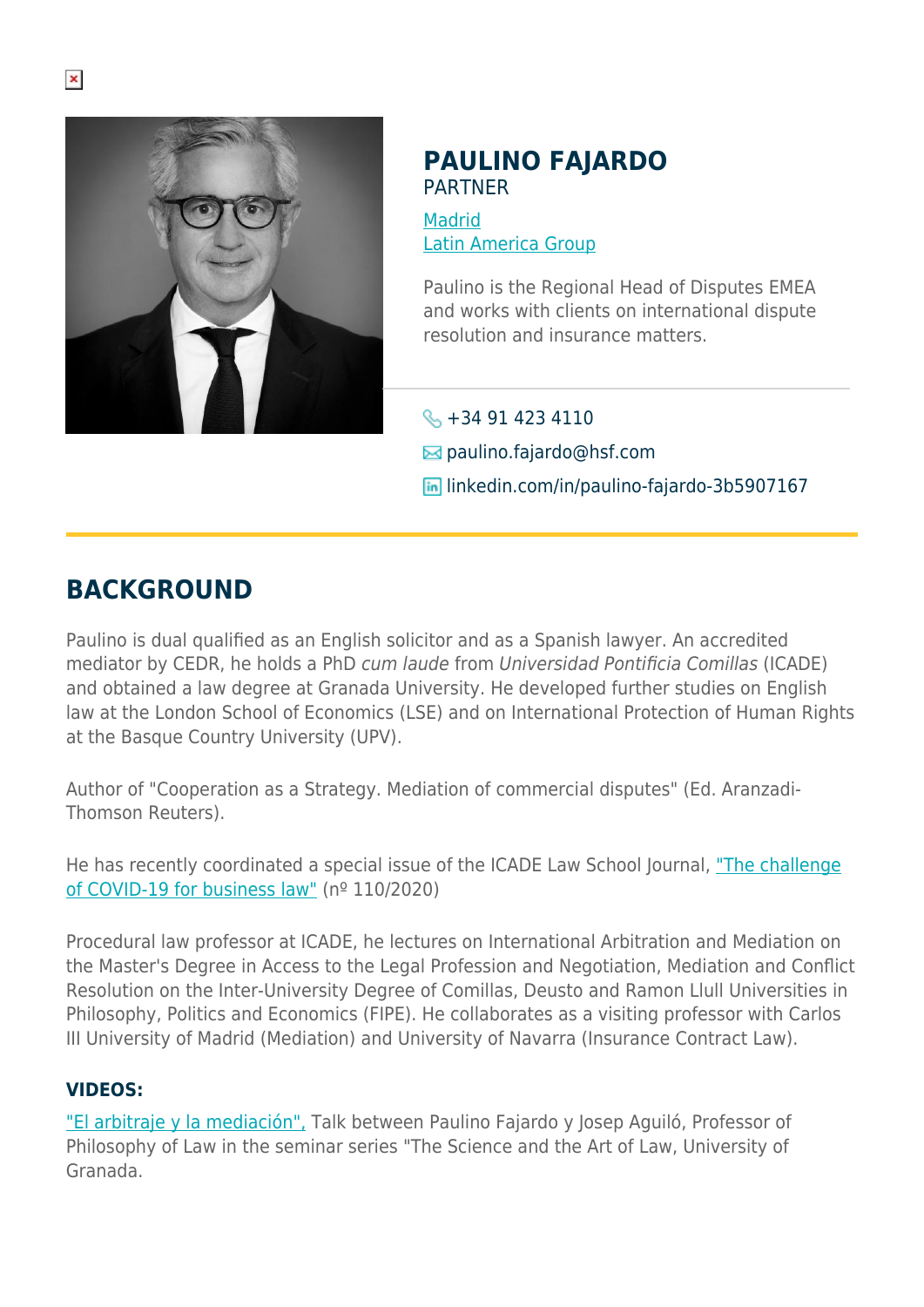["#Tomate un café con… Paulino Fajardo](https://www.youtube.com/watch?v=Mb_pv54b7BQ)", Talk with Ignacio Sánchez Rojo, Risk Control/ Engineering Area Manager, El Corte Inglés.

**KEY SERVICES**

**KEY SECTORS**

International Arbitration Commercial Litigation

**Insurance** Energy

# **EXPERIENCE**

Dual qualified lawyer (Spain/ England & Wales) and accredited mediator (CEDR), Paulino holds a PhD cum laude and lectures as a Procedural Law Professor at Universidad Pontificia Comillas- ICADE.

He works with clients on dispute resolution and insurance matters. Experienced negotiator and legal strategist, he is conversant with comparative law, different legal systems and the use of ADR. With almost 30 years' of experience, he is a recognised player in the international financial markets. He acts as an advocate before civil and criminal courts, mediator, arbitrator and counsel to arbitration.

His areas of practice include, offshore and onshore energy (oil & gas, renewables), infrastructure, construction & engineering, banking and financial fraud, political risk, corporate and shareholders disputes, breach of contract, D&O and director´s liability, professional indemnity, W&I, BBB, K&RE, transport (aviation, marine, rail) and reinsurance.

Clients highlight his "practical insight and specialist knowledge" and his skill in handling large and complex cases.

His practice is recognised in the Chambers Europe and Legal 500 EMEA directories, where he is ranked in Band 1 and "Leading Individual" for the Insurance practice and Band 3 for Litigation and Arbitration.

# **RECENT PUBLICATIONS**

**Books**

Cooperar como estrategia: Mediación de conflictos empresariales, Ed. Aranzadi-Thomson Reuters (2016) [Cooperation as a strategy: Mediation in Commercial Dispute]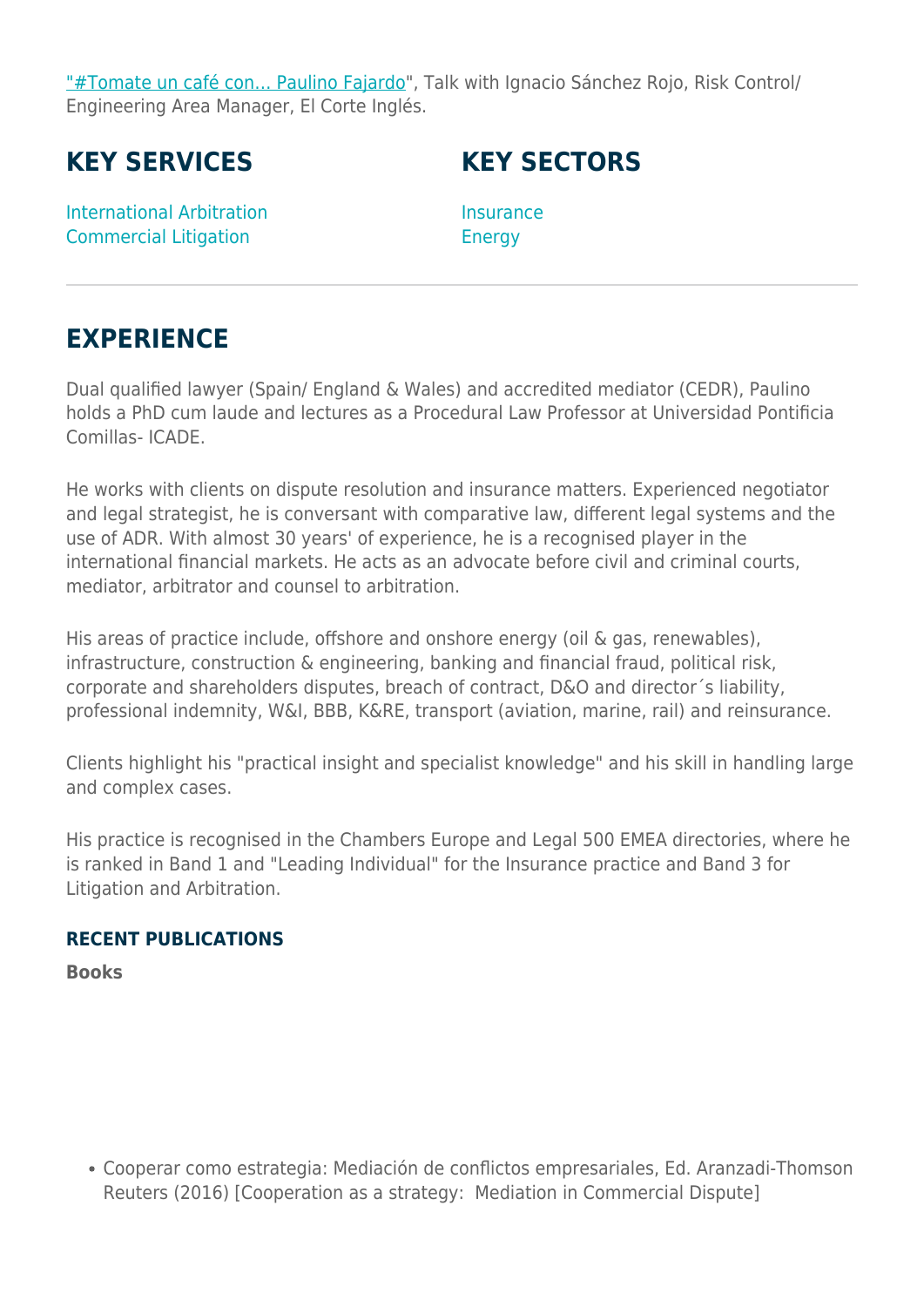- Coordination of the special issue of the ICADE Law School Journal, "The challenge of COVID-19 for business law" (nº 110/2020) <https://revistas.comillas.edu/index.php/revistaicade/issue/view/1035>
- Formularios de Compraventa. [Sales Contract Model Forms] Ed. Comares (1997)

# **Articles**

- "Las reclamaciones por pérdida de beneficios derivada de Covid-19. Una perspectiva de derecho comparado", La Ley Mercantil, nº 88 (2022) [Claims for business interruption due Covid-19. A comparative law perspective]
- "Gestión eficiente de acuerdos: una alternativa al conflicto", Revista CEO. [Settlement Efficient Management: an alternative to dispute]
- ["Promover una cultura de acuerdo es garantía de sostenibilidad"](https://blogs.elconfidencial.com/espana/tribuna/2018-03-22/cultura-sostenibilidad-tejido-empresarial-social-politica-bra_1538780/), El Confidencial (2018). [Promoting a culture of agreement is a guarantee of sustainability]
- ["Tratar igual a los iguales: de cómo impulsar la mediación a través de la legislación](http://www.expansion.com/juridico/opinion/2018/06/14/5b229a88268e3ea3478b46ab.html) [fiscal"](http://www.expansion.com/juridico/opinion/2018/06/14/5b229a88268e3ea3478b46ab.html) Expansión (2018). [Treating equals equal: how to promote mediation through tax legislation]
- "Apuntes para incentivar la mediación a través de una reforma de la Ley de Enjuiciamiento Civil", Actualidad Jurídica Aranzadi (2017). [Notes to encourage mediation through a reform of the Civil Procedure Act]
- "¿Para qué sirve un abogado? El papel del abogado de empresa en el siglo XXI", Anuario de Mediación (2015). [What is a lawyer for? The role of the business lawyer in the 21st century]

# **CHAPTERS IN COLLECTIVE BOOKS**

"Extinción de la acción de resarcimiento por daños derivados del transporte aéreo en el Convenio de Montreal: ¿caducidad o prescripción?", en Anuario Contencioso 2018, Ed.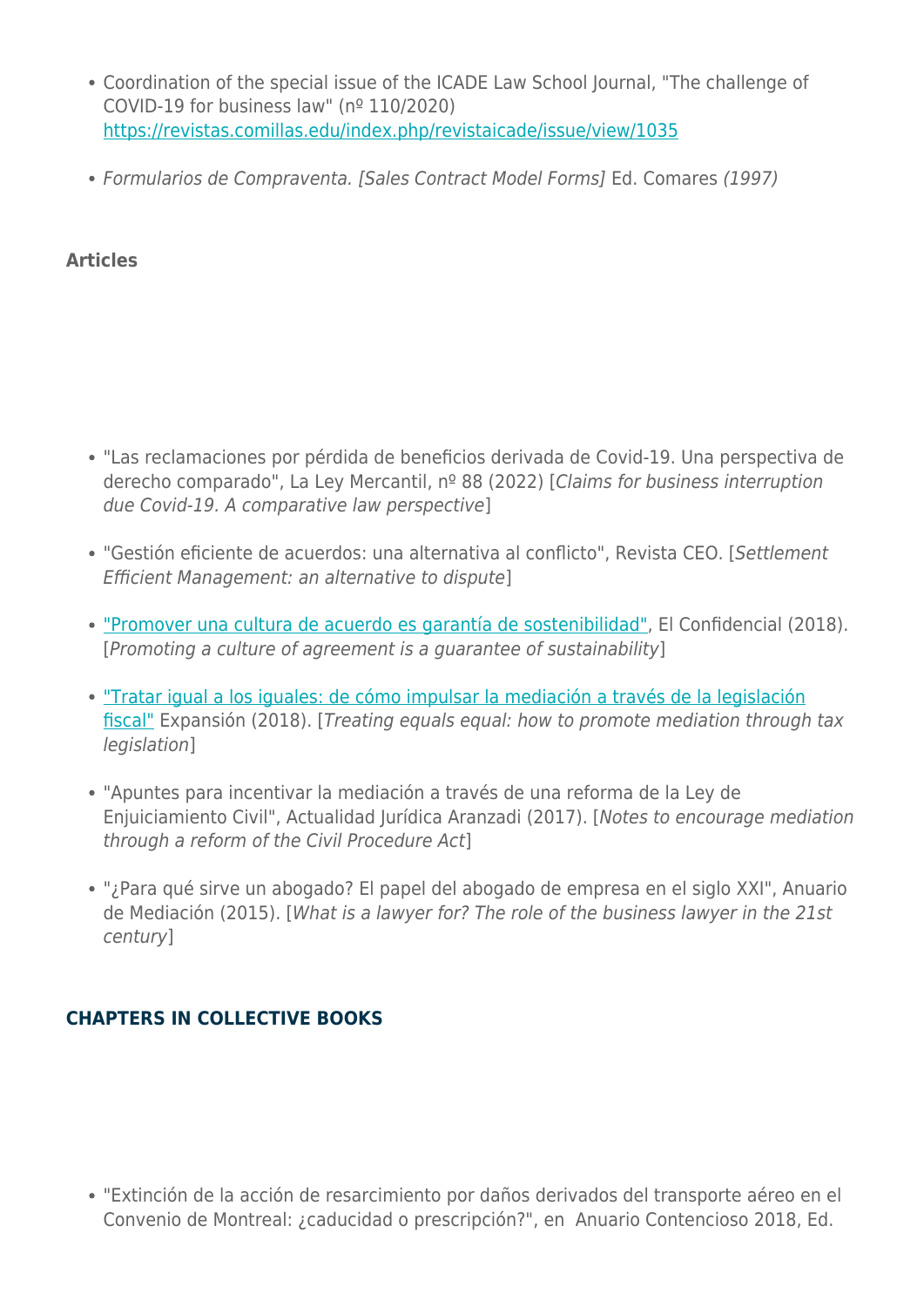La Ley-Wolter Kluwers (2018). [Termination of the action for damages resulting from air transport in the Montreal Convention: how should limitation be interpreted under Spanish  $Law$ ?]

- Cooperar como estrategia- La filosofía de la cultura de paz", en Mediación y Resolución de Conflictos: Técnicas y ámbitos, Ed. Tecnos (2017). [Cooperation as a strategy: Philosophy in the culture of peace]
- "Climate-Change Litigation: American Phenomenon or Global Trend?", in Munich Re, Liability for Climate Change? (2010)

# **AWARDS**

- AMMI National Award for "the best book in mediation" (2017)
- "Diario de Mediación Medal" in recognition of his professional effort on promoting the use of ADR (2018)
- 'Lawyer of the Year' in insurance practice in Madrid, Best Lawyers (2019)
- Stand-out lawyer by the "Acritas Stars -independently rated lawyers", (2019, 2020)
- Shortlisted in the category of Litigation & Enforcement Lawyer of the Year: Product Liability by LMG Life Sciences Europe awards (2020)
- "Lawyer of the Year" in Product Liability Litigation, Best Lawyers (2022)

# **ACCOLADES**

- One clients assesses: "He is always ready for anything, He answer when you call, he treats you well and is friendly. In short, we are very happy". Another client praises him for being "diligent and business-oriented; he is a very complete lawyer." Chambers Europe 2022 (Spain)- Insurance
- Paulino Fajardo is praised for his "practical vision and expert knowledge"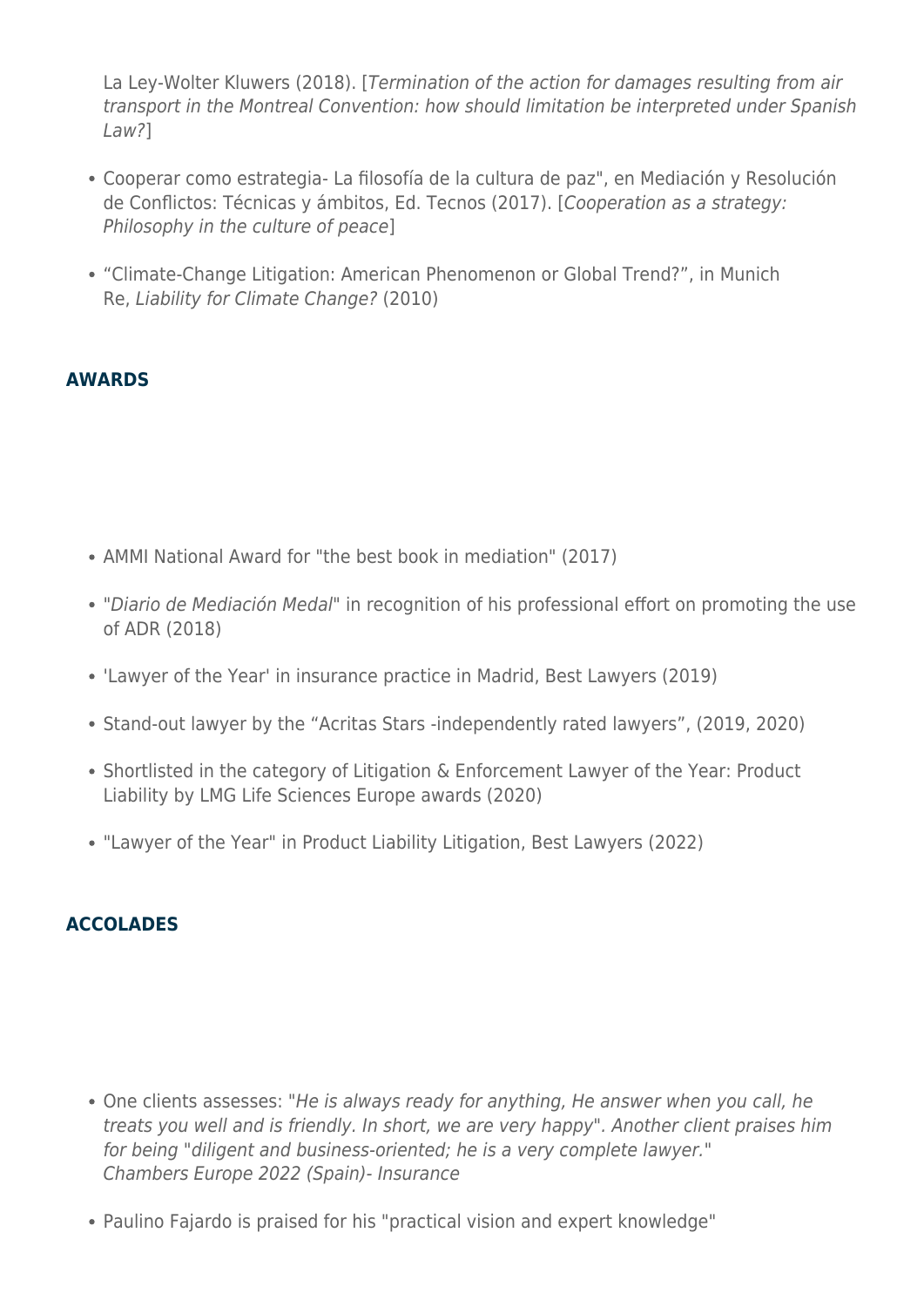Chambers Europe 2022 (Spain)- Dispute Resolution

- Including as a Leading Practitioner in International Arbitration Leaders League 2022 (Spain)
- Interviewees praise him for keeping clients up to date and explaining complicated matters in layman's terms. Chambers Europe 2021 (Spain) – Dispute resolution
- His expertise is highlighted by listings in Chambers Europe and Legal500, ranked as Band 1 and Leading Individual for Insurance and Band 4 for Dispute Resolution.
- Clients value his "proactive and commercial" nature, expansive network of contacts and ability to taken on large and complex cases.
- Paulino Fajardo has "a lot of experience in insurance matters, and gives high-quality and reliable advice" Legal 500 EMEA 2021-Spain (Insurance)
- Clients hail Paulino Fajardo as "a great expert in the negotiation of insurance policies." One source attests: "His knowledge of the insurance sector is impeccable." Chambers Europe 2020 - Spain (Insurance)
- Clients value Paulino Fajardo for his "extensive technical knowledge" Chambers Europe 2020 – Spain (Dispute resolution)
- 'Paulino Fajardo has great analytical and strategic capabilities and is very involved in the case.'
- 'Excellent legal skills when dealing with complex international cases in Spain or abroad, either before the Spanish courts or in international arbitration.' EMEA Legal 500 2020 – Spain (Insurance)
- One interviewee enthusing: "He gives clear advice on the structuring of cases, strongly fulfils his commitments and is able to propose alternative solutions." Chambers Europe 2020 – Spain (Insurance)
- "Clients further note that "his friendly character means that he doesn't antagonize the other side, which facilitates communication and understanding between the parties." Chambers Global 2018 - Spain (Dispute resolution)
- One client states: "He is one of the best insurance trial attorneys in Spain." Chambers Global 2017 - Spain (Dispute resolution)
- Interviewees regard him as "one of the best, without a shadow of a doubt," and clients appreciate that "he has great skill at explaining things." Chambers Europe 2017 – Spain (Insurance)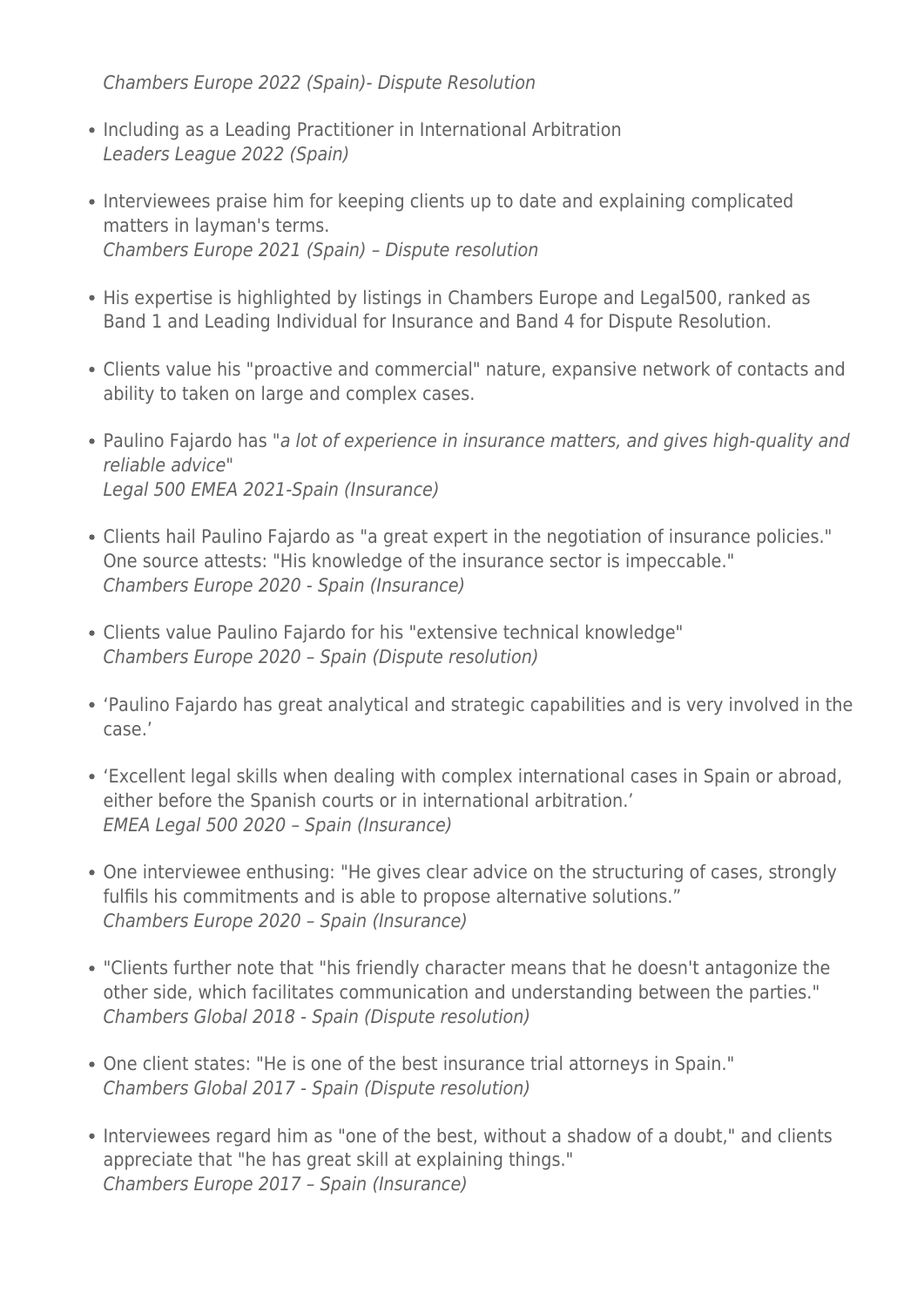• Paulino Fajardo of Herbert Smith Freehills receives stellar feedback for his work on international dispute resolution within the insurance sector. (…) ." Another impressed interviewee reports: "He really knows insurance law in Spain and knows the international markets," adding: "He looks to mediate and to resolve claims." Chambers Global 2016 - Spain (Insurance)

Paulino's experience includes advising:

#### **Arbitration, conflict management & ADR**

- SIAC arbitration defending a construction company regarding the unlawful termination of a FIDIC contract governed by Nepalese laws
- UNCITRAL arbitration on the interpretation of an agreement related to the EU Motor Insurance Directives scheme
- Ad hoc arbitration representing a Bermuda reinsurer regarding a cut-off termination clause in a quota-share reinsurance treaty
- UNIDROIT arbitration, Milan Chamber of Arbitration representing and engineering company specialising in biomass plants of alleged design defects in connection to a EPC contract
- Co- arbitrator, Mexican Chamber of Arbitration in a reinsurance dispute between two international insurance groups applying Mexican law.
- Mediation, ADR and Conflict Management
- Mediator in a D&O coverage dispute between a Latin American business group and its insurers and reinsurers in the US and UK markets.
- Negotiation facilitator in a breach of contract negotiation between a sports entity and a media group.
- Mediator between a Latin American insurer and an international engineering company in a cover dispute
- Mediator between two life science companies
- Mediator between a life science company and a specialized retail company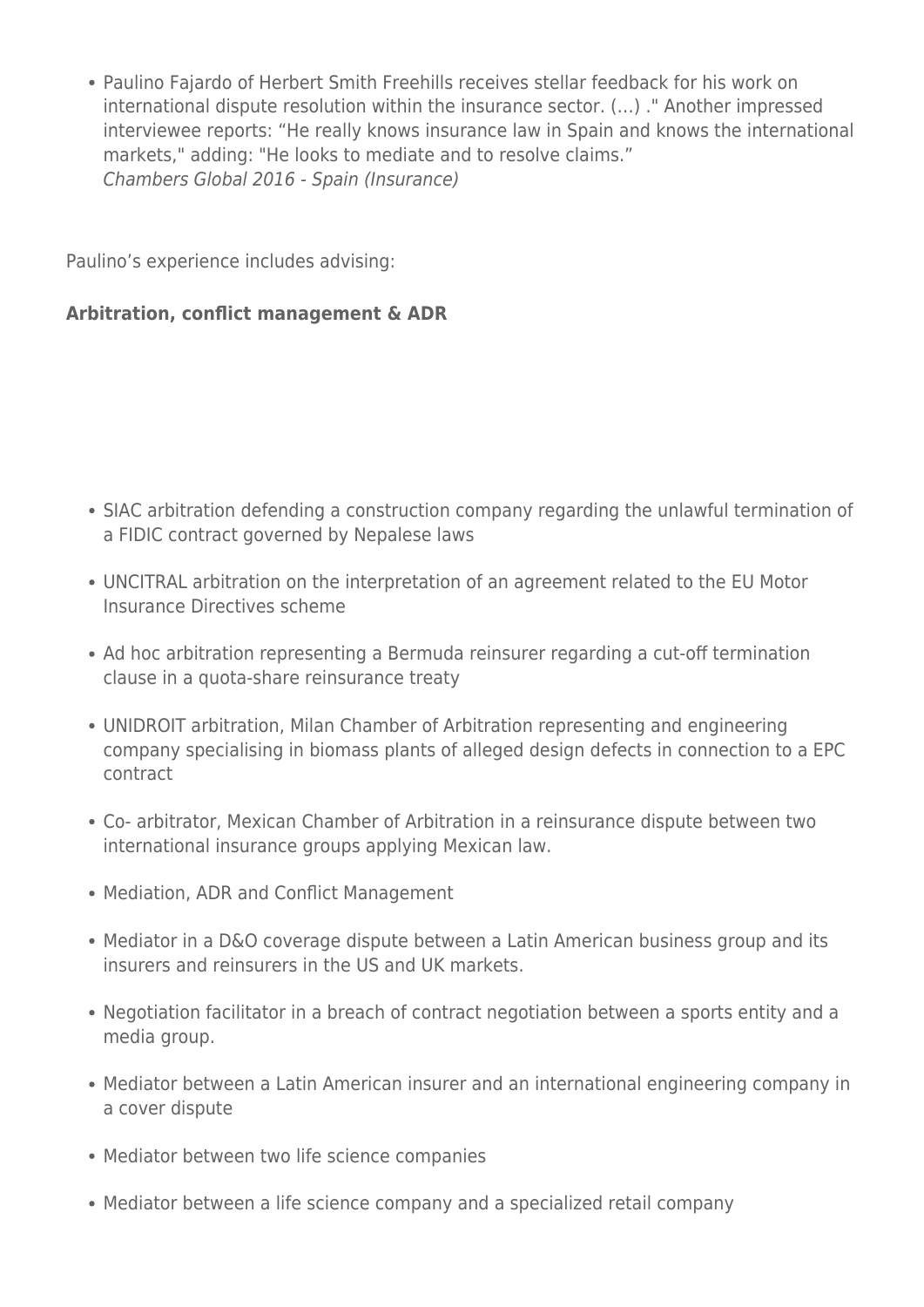- a hazardous waste recycling company on a cover dispute arising from a contamination event in Sweden
- a leading offshore construction company on coverage of defective design of an offshore installation in the Northern sea and cost consequent thereon
- a set of construction and engineering companies to advise on insurance cover and liability claims arising from the fire in a transport complex and infrastructure in the Middle East
- a temporary consortium (UTE) composed of several Spanish energy and construction companies in a claim against its insurer on the application of a LEG clause in a CAR policy
- a renewable energy company in a claim against its insurers for damage and loss of profits caused by defective design at a solar plant in South Africa
- a professional indemnity leading insurer on policy response in connection with the landslide occurred in a dual carriageway bypass road in Australia
- an international engineering consultant on its defence against a claim brought before the Technology and Construction Court in London for professional negligence and breach of contract, related to the technical and legal aspects of its obligations and its performance of the project
- London, US and Bermuda markets' insurers on a settlement agreement concerning a Liquidated Damages Insurance related to a solar power plant project in the US

# **D&O and Financial lines**

• a global Insurance Company in a cover claim brought by a major national company for the damages allegedly caused to a US company in the repurchase of its shares as a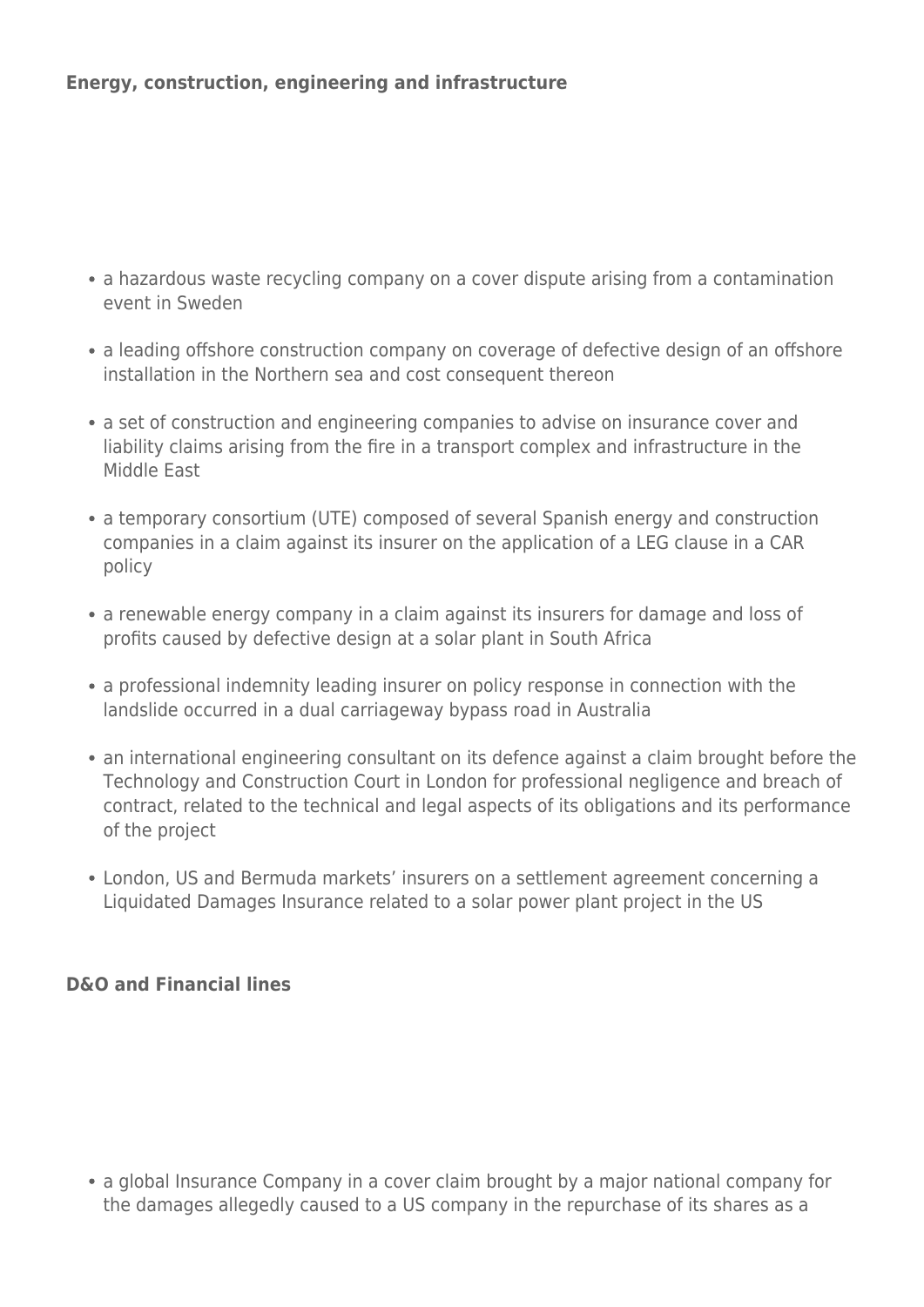consequence of infringing the duty to disclose all the relevant information pertaining to the operation

- a recycling company coordinating the defence of two executives in a criminal investigation opened in Southeast Asia for an allegedly contaminated product in transit
- former directors of a Spanish bank in a set of claims on different cover issues connected to criminal proceedings following the bank failure
- a Spanish engineering company in the investigation and potential arbitration due to the alleged design defect of a water supply tunnel in Nepal
- an international retail company on the joint review of its cybersecurity and D&O programmes

# **Product liability & Recall**

- an industrial group in a multi-country claim by an international automotive company, including the USA, in connection with an alleged defect in the assembly of a vehicle component.
- an automotive supply company on an international arbitration and several court claims in Japan and Germany arising from the supply of an allegedly defective piece used in the steering wheel of certain car models
- liability insurer of a pharmaceutical manufacturer in connection with damages resulting from a defective product recall in the US
- an international insurer and its insured manufacturer in a claim connected to damage caused by allegedly defective plastic bottle caps that it had supplied
- a life science company and its liability insurer on a multijurisdictional product liability serial claim in connection with a carcinogenic active principle used in its medicinal product

#### **Reinsurance**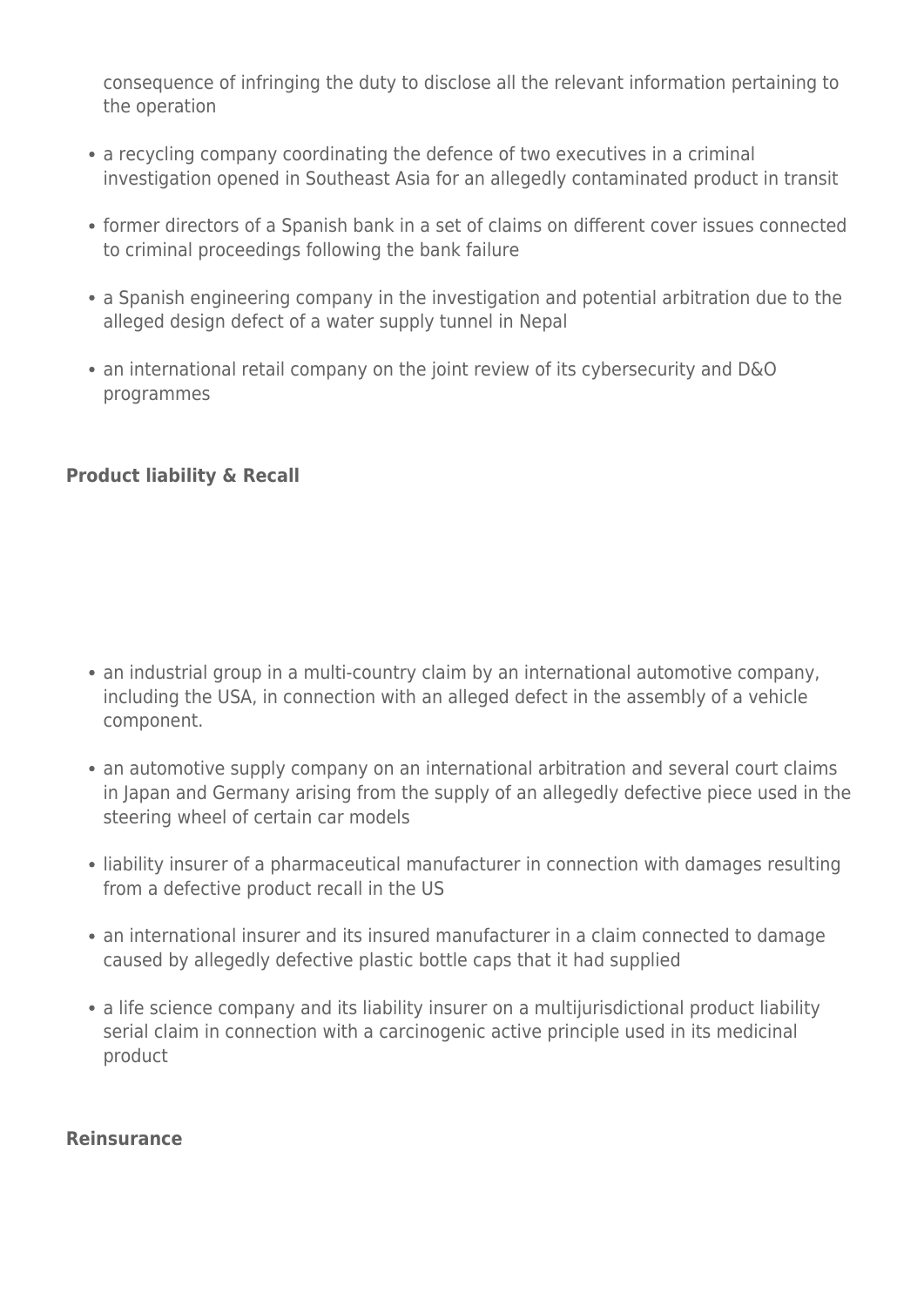- several Mexican insurers and brokers in a potential claim in the UK for fraudulent reinsurance placement
- an underwriting agency on a claim against an Asian reinsurer regarding the interpretation of the cooperation clause in a retrocession slip
- a European reinsurer in the strategic management of Covid-19 claims in its global business
- an insurer in judicial proceedings in Spain concerning the alleged lack of binding authority to underwrite reinsurance by a London underwriting agency
- a Bermuda reinsurer on its defence in an arbitration regarding a cut-off termination clause in a quota-share reinsurance treaty
- a European reinsurer on several cover issues related to a facultative reinsurance contract arising from a warehouse fire in Africa

# **Transport & Mass casualty accidents**

- an aeronautical company and its insurers on their defence in the criminal and civil proceedings following a fatal air crash in Madrid
- liability insurers of a railway operator on criminal proceeding following a major train crash, resulting in the death of 80 people and with more than 100 seriously injured
- a Spanish passenger transport company in the criminal proceedings arising out of a bus accident with 9 people death and more than 30 injured.
- a steel manufacturer and its liability insurer on monitoring of judicial proceedings in France following a train derailment allegedly caused by incorrect stowage of steel plates

#### **Specialty lines and Crisis Management**